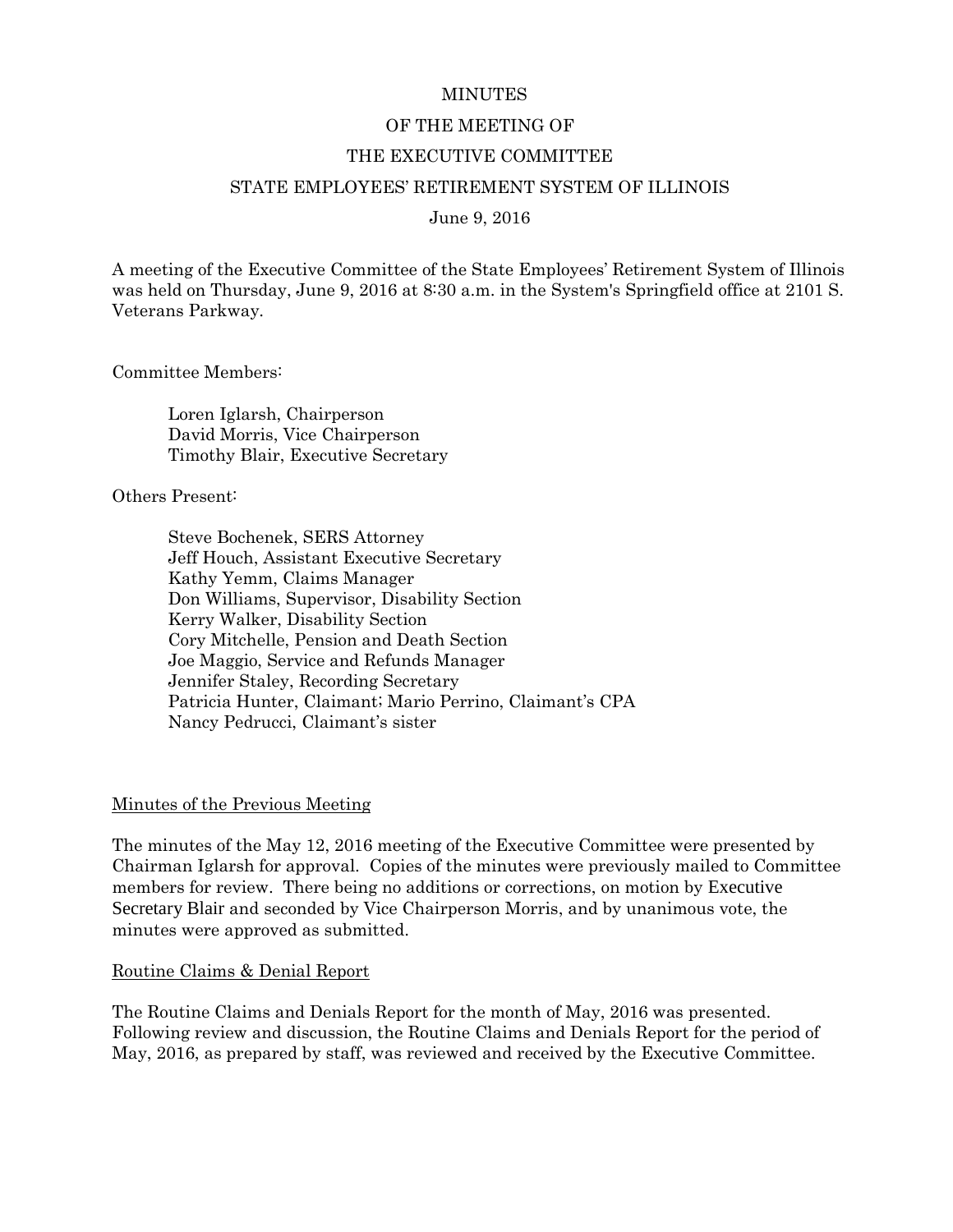# Old Business

## Joseph Zappa – Disability Denial/Felony

Joseph Zappa was present at the May 2016 Executive Committee meeting, along with his attorney, Carl Draper. Joseph Zappa is an Environmental Specialist III for EPA. His last day worked was January 27, 2016. Mr. Zappa has applied for a nonoccupational disability benefit. The Disability Section has denied his application for disability.

Joseph Zappa was convicted of a felony on July 7, 1995 which was directly related to his employment with the Secretary of State. He was sentenced to a term of 36 months of probation. He successfully completed his sentence on July 2, 1998. He returned to state employment and has continuously been employed with the Illinois Environmental Protection Agency since June 16, 1999.

After Attorney Draper presented his case, the Executive Committee discussed the case and it was decided to refer to SERS' attorney, Steve Bochenek, to review.

At the June meeting Attorney Bochenek discussed the case with the Executive Committee and said he will present an informal opinion at the July, 2016 meeting.

## Cynthia Hogueisson Cronk – 1/2 time ceasing date – Deferred

## Gary D. Black – Creditable Service

Gary D. Black, along with his attorney James P. Baker, was present for a personal appeal before the May, 2016 Executive Committee. He is attempting to establish creditable service for a period of time that he was appointed as a mine officer at Natural Resources and military service credit.

There are human resource employees in both the Comptroller's Office and the Department of Natural Resources. In regard to the military service credit, Mr. Black did not make an inquiry while an active employee as required by law. Military service is referenced on pages 11 and 12 of the SERS handbook that Mr. Black received shortly after becoming a member of the System.

After reviewing the facts, the case was referred to SERS' attorney, Steve Bochenek, for a Recommendation.

At the June, 2016 meeting, Attorney Bochenek presented Recommendation No. 2016-5 for the Committee to deny the appeal of Gary Black as to his request that he be eligible to purchase military service credit after leaving employment with the State of Illinois. Chairman Iglarsh moved to adopt Recommendation No. 2016-5, seconded by Executive Secretary Blair. All were in favor.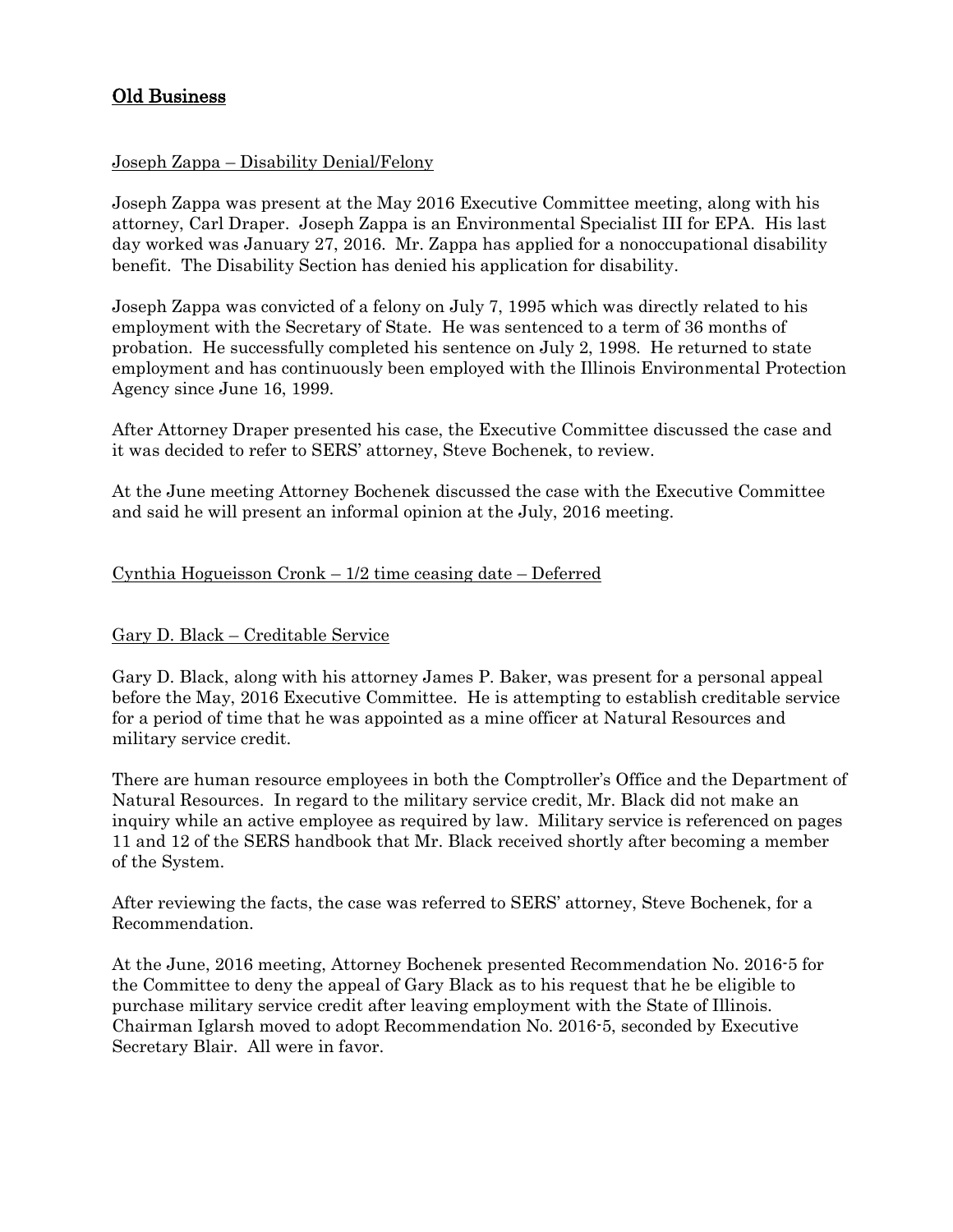## Marie Mealman - Year of Birth

Marie Mealman retired effective June 1, 2008. She chose the level income option for age 66 years of age.

Ms. Mealman recently contacted SERS because she had discovered her year of birth was incorrect. At the time of her application for retirement, the Certification of Birth on file for Ms. Mealman showed a date of birth of September 5, 1951. This document certified that the information was correct based on the original document on file at Vital Statistics. Ms. Mealman recently received a copy of her actual birth certificate on file and this document states she was born on September 5, 1953. Ms. Mealman spoke to Pension staff employee Neal Young and advised she always believed she was born in 1951. In 1974 Ms. Mealman completed a Membership Record and wrote her year of birth as 1951. The statement from Social Security that SERS used for level income purposes also shows a year of birth of 1951.

Due to the change in the year of birth, the additional amount provided to Ms. Mealman from the level income option is incorrect. This would create an overpayment of \$9,866.29. With continuing to use a 1951 date of birth, her pension would be reduced in 2017 for level income. If we use a 1953 year of birth, her pension would be reduced in 2019 for level income.

In addition, Marie Mealman receives a survivor annuity from her deceased husband, Timothy Mealman. Ms. Mealman's survivor benefit was reactivated when SERS believed she was turning 50 years old. By activating the benefit two years early, an overpayment of \$10,505.88 has occurred.

The Pension and Death Claims Section is seeking the opinion of the Executive Committee. Should there be an overpayment of retirement benefits and/or survivor benefits? Should we continue to pay the level income as originally processed and reduce the benefit in 2017?

At the April, 2016 meeting the case was discussed and it was agreed to defer the case pending further discussion with SERS' attorney, Steve Bochenek.

At the June, 2016 meeting, after discussing the case with Attorney Bochenek, it was agreed to leave the date of birth as September 5, 1951, since that birthdate was consistent with the weight of the evidence reviewed by the committee.

## New Business

## Patricia Hunter – SSA Overpay – Backpay Amount

At the July 9, 2015 Executive Committee meeting Ms. Hunter appeared with her CPA, Mario Perrino. Ms. Hunter was appealing to the Executive Committee to have her monthly payback amount again decreased.

Ms. Hunter will be eligible for a pension January 2017. Her pension will be slightly less than her disability benefit, but social security disability will not be offset.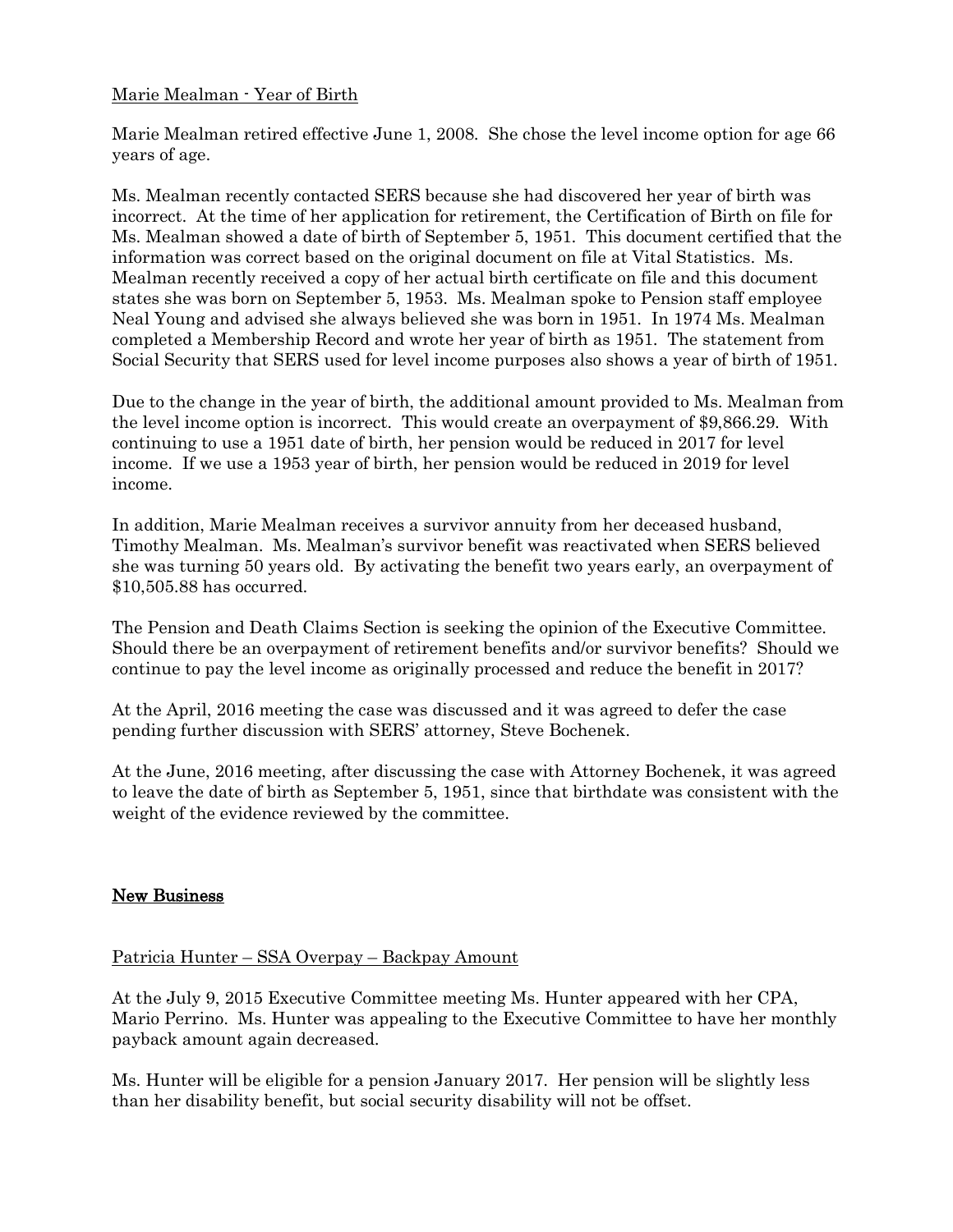After listening to Ms. Hunter and Mr. Perrino, the Executive Committee voted to put a 6 month hold on collecting Ms. Hunter's overpayment. This was to give her time to get her expenses in order.

Shortly after the July meeting Ms. Hunter began receiving social security disability. She did not inform SERS she was again receiving social security benefits. This has created an additional overpayment of \$1,897.00 a month from July 2015 through February 2016.

Beginning with her March, 2016 benefit check, deposited on April 19, 2016, SERS began offsetting Ms. Hunter's non-occupational check; her gross monthly benefit has been reduced to \$1,598.00. SERS began deducting \$1,148.00 per month to satisfy the overpayment. This will allow the overpayment to be paid back in 60 months.

A letter dated March 23, 2016 was sent to Ms. Hunter and her representative Mario Perrino detailing the offset and the payback amount. Ms. Hunter, through her representative Mario Perrino, has requested a personal appearance to discuss Ms. Hunter's finances.

Ms. Hunter and her sister, Nancy Pedrucci, were present at the June, 2016 Executive Committee, along with Mario Perrino, Ms. Hunter's CPA.

After discussing the facts of the case, a motion was made by Chairman Iglarsh to reduce the monthly repayment amount of Ms. Hunter's overpayment to \$500.00 per month through December 2016, when Ms. Hunter will be eligible for a monthly retirement annuity and the amount of the monthly repayment can be increased. This motion was seconded by Vice Chairperson Morris. All were in favor.

## Valerie Fischer – Nonocc – Waive 90 day filing period

Valerie Fischer works as a Human Service Case Worker for DHS. She last worked on August 20, 2010 and began a medical leave of absence on August 30, 2010.

She has requested a written appeal to the Executive Committee so that the 90 day filing limitation can be waived.

After some discussion, Chairman Iglarsh made a motion to approve Ms. Fischer's request for the waiver of the 90 day filing rule, seconded by Vice Chairperson Morris. All were in favor.

## Alfreda Noble – Occ – Waive 12 month filing period

Alfreda Noble works as a Mental Health Technician II at Elizabeth Ludeman Center for the State of Illinois Department of Human Services. She was injured on November 22, 2014 while working after falling on ice outside her worksite. She stopped working on December 11, 2014 and began a medical leave of absence on December 14, 2014. She has since returned to work on April 15, 2016.

Ms. Noble was entitled to SERS' occupational disability benefits since December 14, 2014, the time she was placed on maintenance and TTD through the IWCC. She states that she was given false information by her agency regarding her retirement benefits and was told that applying for a SERS occupational benefit would drain her retirement fund. She would like to appeal the 12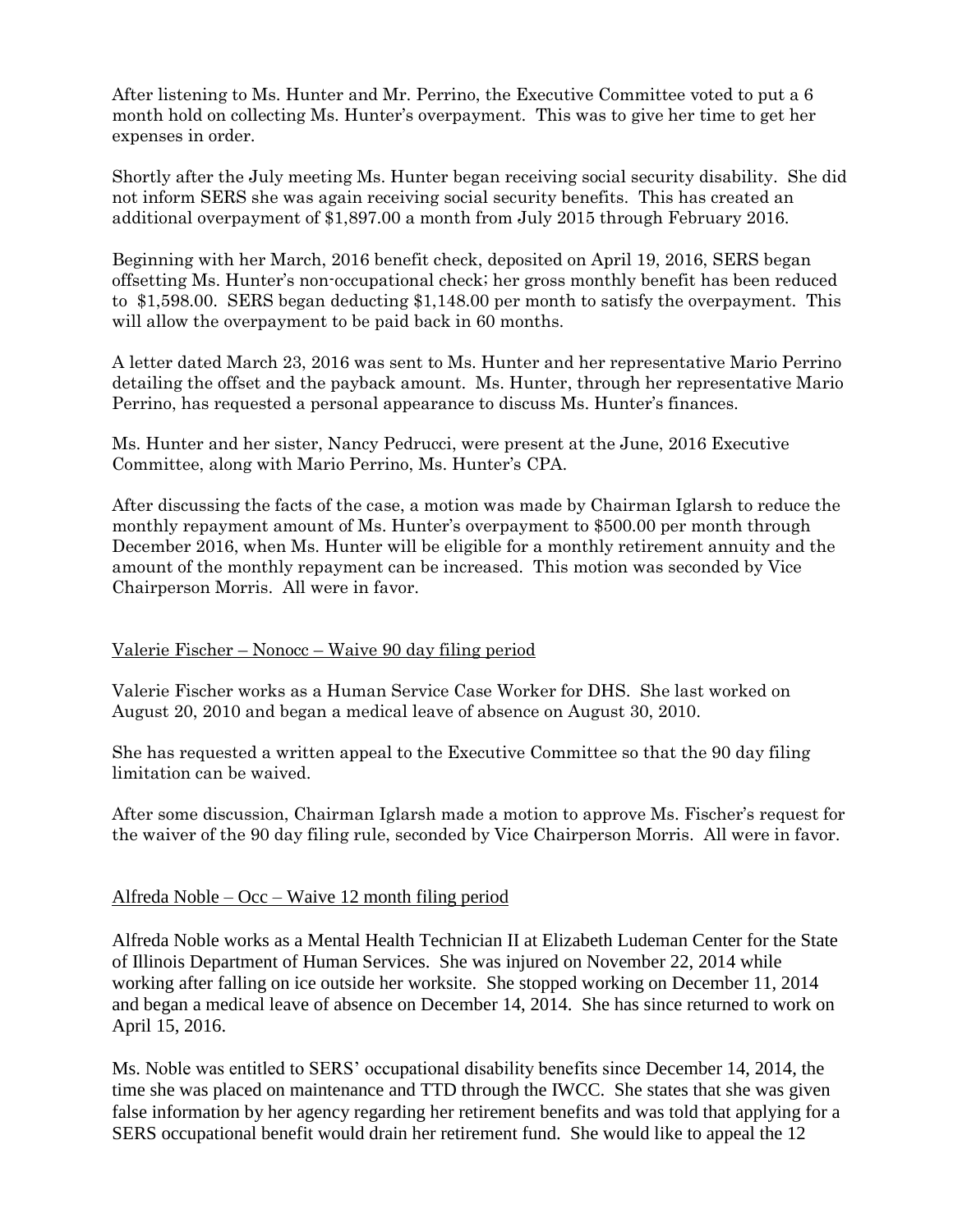month filing limitation and requests that SERS pay her an occupational disability benefit for the December 14, 2014 through April 14, 2016 time period.

After some discussion, a motion was made by Vice Chairperson Morris to approve Ms. Noble's request to appeal the 12 month filing limitation, seconded by Chairman Iglarsh. All were in favor.

## Trisha Williams – Occ – Waive 12 month filing period

Trisha Williams works as a Juvenile Justice Specialist for the Department of Juvenile Justice. She last worked on March 28, 2010 and began a medical leave of absence on September 30, 2011.

Ms. Williams has requested a written appeal to the Executive Committee for the 12 month filing limitation can be waived. She was paid TTD for this time period.

After some discussion, a motion was made by Vice Chairperson Morris to approve Ms. Williams' request to appeal the 12 month filing limitation, seconded by Chairman Iglarsh. All were in favor.

## Mary Mixen –  $Occ - Wave 12$  month filing period

Mary Mixen works as a Mental Health Tech for DHS. She last worked on December 15, 2013 and began a medical leave of absence on December 16, 2013.

Her attorney has requested a written appeal to the Executive Committee for the 12 month filing limitation can be waived. She was paid TTD for this time period.

After some discussion, a motion was made by Chairman Iglarsh to approve Mary Mixen's appeal of the 12 month filing period, seconded by Vice Chairperson Morris. All were in favor.

## John Vicich – Occ – Waive 12 month filing period

John Vicich works as a correctional officer for IDOC. He last worked on December 17, 2007 and began a medical leave of absence on December 17, 2007.

He has requested a written appeal to the Executive Committee for the 12 month filing limitation can be waived. He was paid TTD December 17, 2007 to May 25, 2008 for this impairment.

After some discussion, a motion was made by Chairman Iglarsh to approve Mr. Vicich's request to appeal the 12 month filing limitation, seconded by Vice Chairperson Morris. All were in favor.

## Gregory Maynerich – Purchase 6 months

Gregory Maynerich has requested a written appeal with the Executive Committee. He is requesting that he be allowed to purchase his 6 month qualifying period with interested calculated through November, 2015.